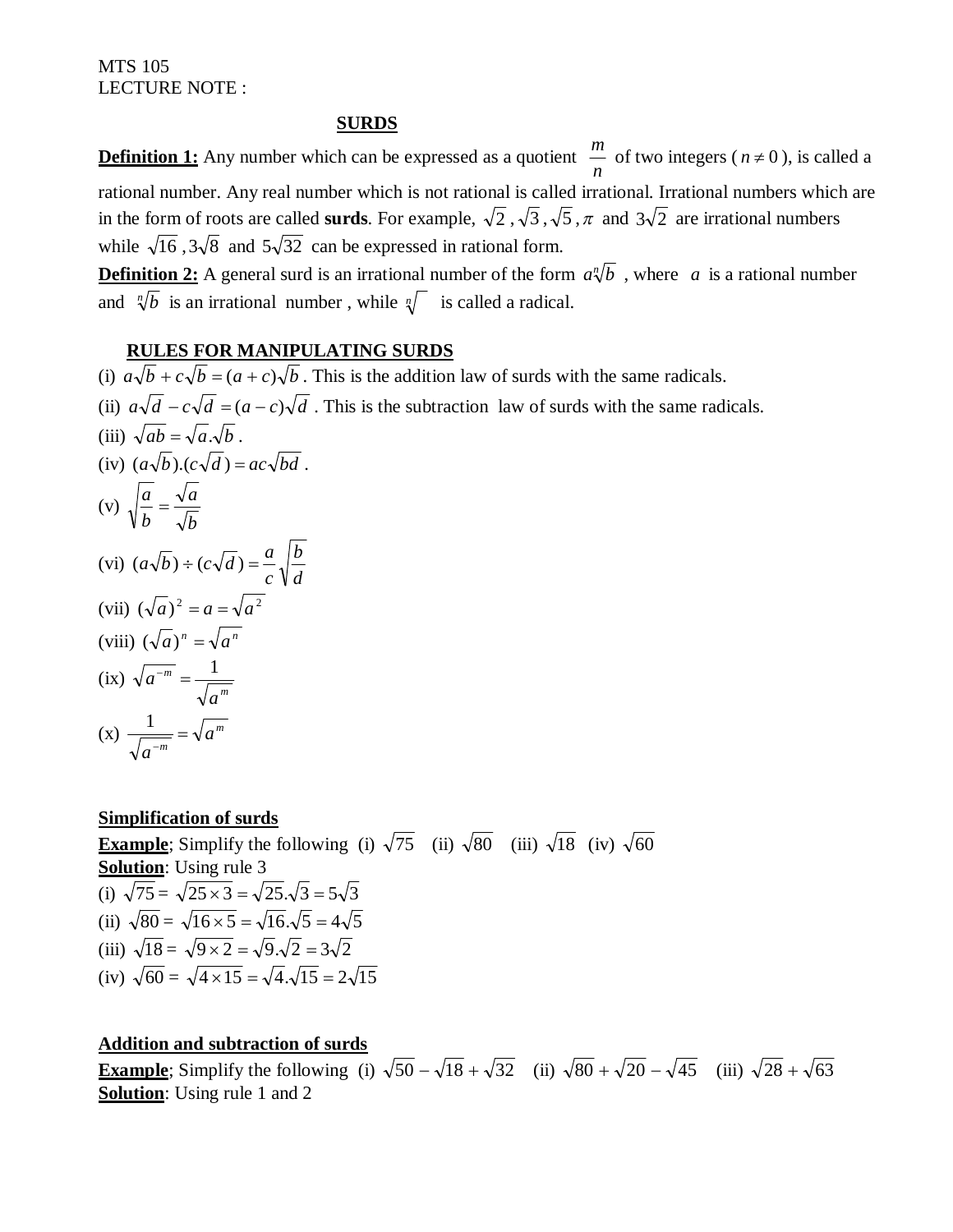(i) 
$$
\sqrt{50} - \sqrt{18} + \sqrt{32}
$$
  
\n $= \sqrt{25 \times 2} - \sqrt{9 \times 2} + \sqrt{16 \times 2}$   
\n $= 5\sqrt{2} - 3\sqrt{2} + 4\sqrt{2}$   
\n $= 6\sqrt{2}$   
\n(ii)  $\sqrt{80} + \sqrt{20} - \sqrt{45}$   
\n $= \sqrt{16 \times 5} + \sqrt{4 \times 5} - \sqrt{9 \times 5}$   
\n $= 4\sqrt{5} + 2\sqrt{5} - 3\sqrt{5}$   
\n $= 3\sqrt{5}$   
\n(iii)  $\sqrt{28} + \sqrt{63}$   
\n $= \sqrt{4 \times 7} + \sqrt{9 \times 7}$   
\n $= 2\sqrt{7} + 3\sqrt{7}$   
\n $= 5\sqrt{7}$ 

#### **Rationalization of surds**

A surd of the form 2  $\frac{3}{2}$  cannot be simplified, but 3  $\frac{2}{\sqrt{2}}$  can be written in a more convenient form. Then, we multiply the numerator and denominator of 3  $\frac{2}{\sqrt{5}}$  by  $\sqrt{3}$ . Such that 3  $2\sqrt{3}$ 3 3 3 2 3  $\frac{2}{\sqrt{2}} = \frac{2}{\sqrt{2}} \times \frac{\sqrt{3}}{\sqrt{2}} = \frac{2\sqrt{3}}{2}$ . This process is called rationalization.

#### **Useful hints on rationalization of surds**

(i)  $\sqrt{a} \sqrt{a} = a$ (ii)  $(\sqrt{a} + \sqrt{b})(\sqrt{a} - \sqrt{b}) = a - b$ (iii)  $(x\sqrt{a} + y\sqrt{b})(x\sqrt{a} - y\sqrt{b}) = x^2 a - y^2 b$  $(iv) (x + y\sqrt{b})(x - y\sqrt{b}) = x^2 - y^2b$ (v) the conjugate of  $a + \sqrt{b}$  is  $a - \sqrt{b}$ 

**Example**; (i) Rationalize  $n\sqrt{b}$  $\frac{a}{\sqrt{2}}$  (ii) if  $\sqrt{3} = 1.732$ , find the value of 3  $\frac{2}{\sqrt{2}}$  correct to 3 significant figure (iii) Express  $2\sqrt{3} + 3\sqrt{2}$  $8 - 3\sqrt{6}$  $^{+}$  $\frac{1-3\sqrt{6}}{2}$  in the form  $m\sqrt{3} + n\sqrt{2}$  where *m* and *n* are rational numbers (iv) Express  $\frac{2}{(3\sqrt{5}-4)^2}$ 2 <sup>-</sup> in the form  $a + b\sqrt{c}$ , where *a* and *b* are rational numbers

#### **Solution**:

(i) 
$$
\frac{a}{n\sqrt{b}} = \frac{a\sqrt[n]{b^{n-1}}}{\sqrt[n]{b}\sqrt[n]{b^{n-1}}} = \frac{ab^{\frac{n-1}{n}}}{b^{\frac{1}{n}} \cdot b^{\frac{n-1}{n}}} = \frac{a\sqrt[n]{b^{n-1}}}{b}
$$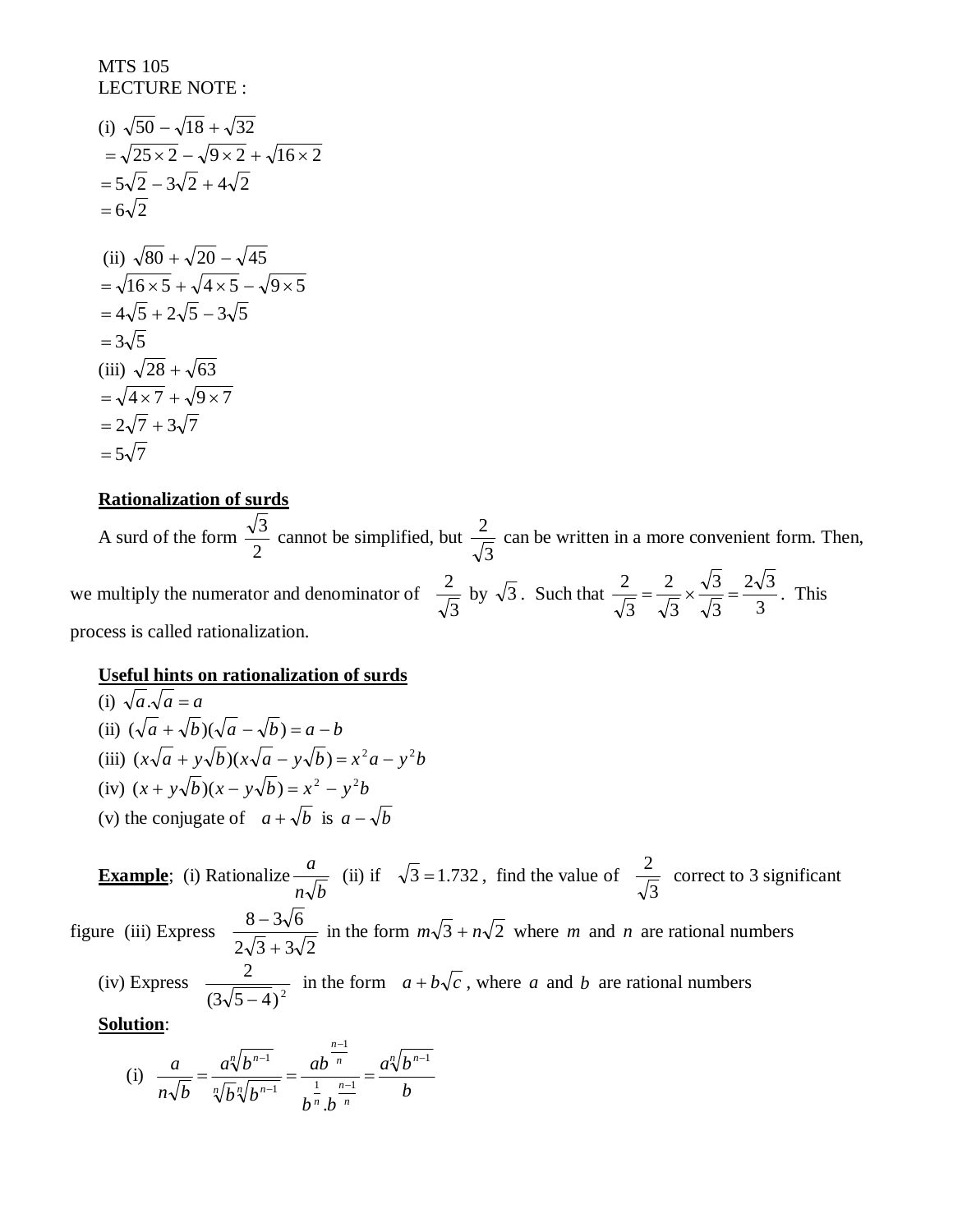(ii) 
$$
\frac{2}{\sqrt{3}} = \frac{2}{\sqrt{3}} \times \frac{\sqrt{3}}{\sqrt{3}} = \frac{2\sqrt{3}}{3} = \frac{2 \times 1.732}{3} = 1.16 \text{ correct to 3 sig. figure.}
$$
  
\n(iii) 
$$
\frac{8 - 3\sqrt{6}}{2\sqrt{3} + 3\sqrt{3}} = \frac{8 - 3\sqrt{6}}{2\sqrt{3} + 3\sqrt{2}} \times \frac{2\sqrt{3} - 3\sqrt{2}}{2\sqrt{3} - 3\sqrt{2}} = \frac{16\sqrt{3} - 24\sqrt{2} - 6\sqrt{18} + 9\sqrt{12}}{12 - 18} = \frac{16\sqrt{3} - 24\sqrt{2} - 18\sqrt{2} + 18\sqrt{3}}{-6} = \frac{34\sqrt{3} - 42\sqrt{2}}{-6} = -\frac{17}{3}\sqrt{3} + 7\sqrt{2}
$$
  
\n
$$
\Rightarrow m = -\frac{17}{3} \quad and \quad n = 7
$$

(iv) 
$$
\frac{2}{(3\sqrt{5}-4)^2} = \frac{2}{45-24\sqrt{5}+16} = \frac{2}{61-24\sqrt{5}} = \frac{2(61+24\sqrt{5})}{(61-24\sqrt{5})(61+24\sqrt{5})}
$$

$$
\frac{122}{841} + \frac{48}{841}\sqrt{5}, \Rightarrow a = \frac{122}{841}, b = \frac{48}{841}, c = 5
$$

# **Equations involving surds**

**Example**; (i) Solve the equation  $\sqrt{(3x+1)} - \sqrt{(x+4)} = 1$ (ii) simplify  $\sqrt{5 + 2\sqrt{6}}$  (iii) Evaluate  $\sqrt{9 - 4\sqrt{2}}$ 

## **Solution**:

(i) 
$$
\sqrt{(3x+1)} - \sqrt{(x+4)} = 1 \equiv \sqrt{(3x+1)} = 1 + \sqrt{(x+4)}
$$
 (1)  
squaring both sides of (1), we have

$$
3x + 1 = [1 + \sqrt{(x+4)}]^2 \Rightarrow 3x + 1 = 1 + 2\sqrt{(x+4)} + x + 4
$$
  
\n
$$
\Rightarrow 3x + 1 = x + 5 + 2\sqrt{x+4} \Rightarrow 2x - 4 = 2\sqrt{(x+4)}
$$
  
\n
$$
\Rightarrow x - 2 = \sqrt{(x+4)}
$$
  
\nsquaring both sides of (2) again yields

$$
(x-2)^2 = x+4 \Rightarrow x^2 - 5x = 0 \Rightarrow x = 0 \quad or \quad x = 5
$$
  
if  $x = 0, \Rightarrow \sqrt{3x+1} - \sqrt{x+4} = -1$ (not solution)  
if  $x = 5, \Rightarrow \sqrt{3x+1} - \sqrt{x+4} = 1$   
 $\Rightarrow x = 5 \quad \text{is the solution}$ 

(ii) Let  $\sqrt{5 + 2\sqrt{6}} = \sqrt{x} + \sqrt{y}$  (1) Squaring both sides of  $(1)$ , we obtain  $\Rightarrow$  5 = x + y, 6 = xy  $5 + 2\sqrt{6} = x + y + 2\sqrt{xy}$ By inspection,  $x = 3$ ,  $y = 2$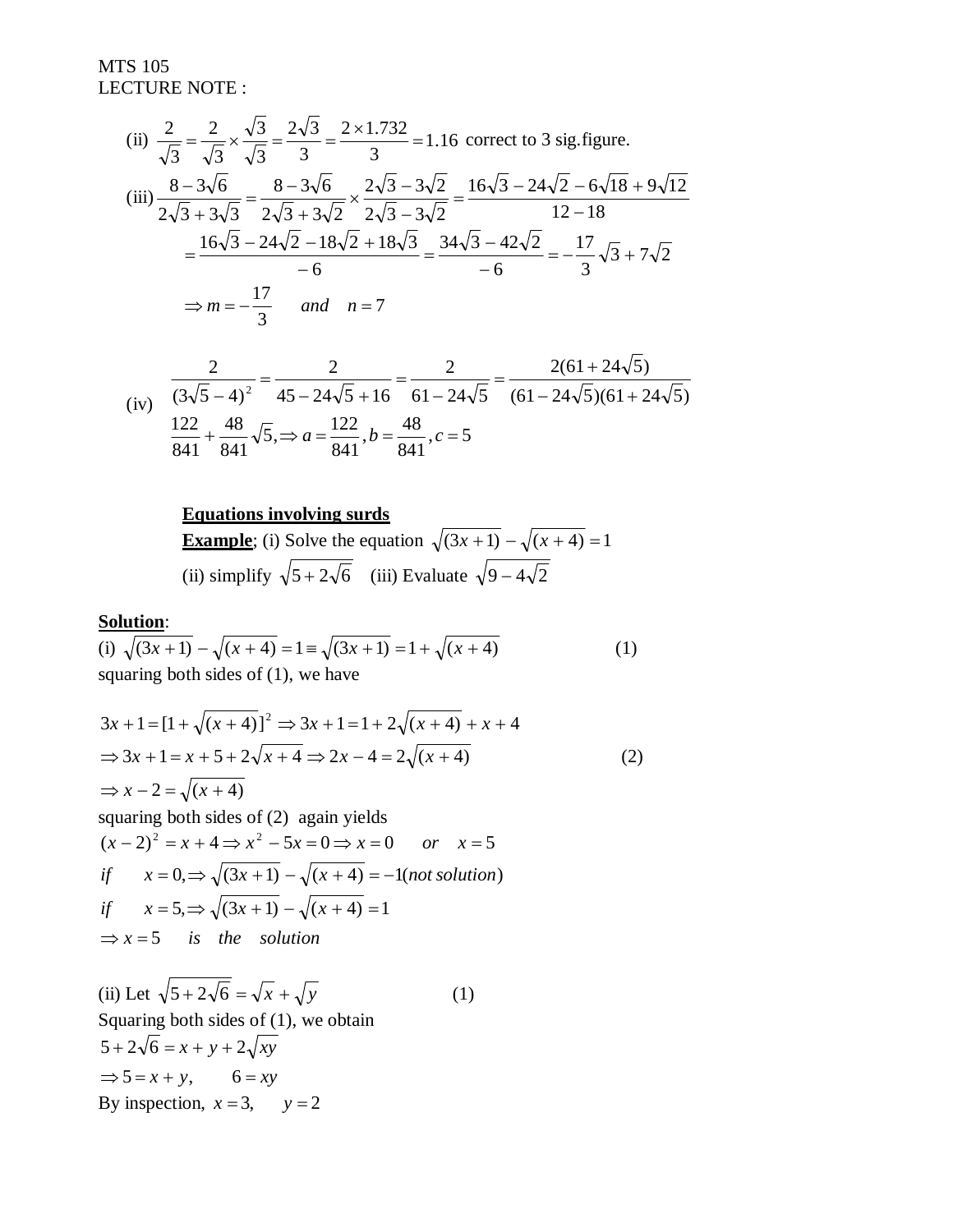$$
\Rightarrow \sqrt{5 + 2\sqrt{6}} = \sqrt{3} + \sqrt{2}
$$
  
(iii) Let  $\sqrt{9 - 4} = \sqrt{2} = \sqrt{x - \sqrt{y}}$   
The conjugate of (1) is (1)

$$
\sqrt{9+4}\sqrt{2} = \sqrt{x} + \sqrt{y}
$$
 (2)

Squaring both sides of (1), we have:

$$
9 - 4\sqrt{2} = -2\sqrt{xy}
$$
  

$$
\Rightarrow x + y = 9
$$
 (3)

Multiplying (1) and (2), we obtain  $\sqrt{9x^9 - 16.2} = x - y = 7$  (4) From  $(3)$  and  $(4)$ 

 $\Rightarrow$  *x* + *y* = 9  $x - y = 7$  $\therefore$  2*x* = 16  $x = 8, y = 1$ 

#### **EXERCISES**

(1) (i) 
$$
\sqrt{405}
$$
 (ii)  $\sqrt{98}$  (iii)  $\sqrt{27} = -\sqrt{12}$  (iv)  $(\sqrt{7} - \sqrt{5})^2$  (v)  $\frac{1}{\sqrt{3}-1}$  (vi)  $\frac{3}{\sqrt{7}-2}$   
\n(vii)  $\frac{3}{\sqrt{7}-2}$  (vii)  $\frac{\sqrt{3}-1}{\sqrt{3}+1}$  (viii)  $\frac{2\sqrt{2}+3}{2\sqrt{2}-1}$   
\n(2) If  $a = 2 + \sqrt{3}$ , Find the value of  $a - \frac{1}{a}$   
\n(3) Given  $a \frac{1}{2-\sqrt{3}}, b \frac{1}{2+\sqrt{3}},$  find  $a^2 + b^2$   
\n(4) Find the positive square roots of the following:  
\n(i)  $19 + 6\sqrt{2}$  (ii)  $43 + 12\sqrt{7}$ 

(5) If 
$$
x = \frac{1}{2}(1 - \sqrt{5})
$$
, express  $4x^3 - 3x$  in its simplest form.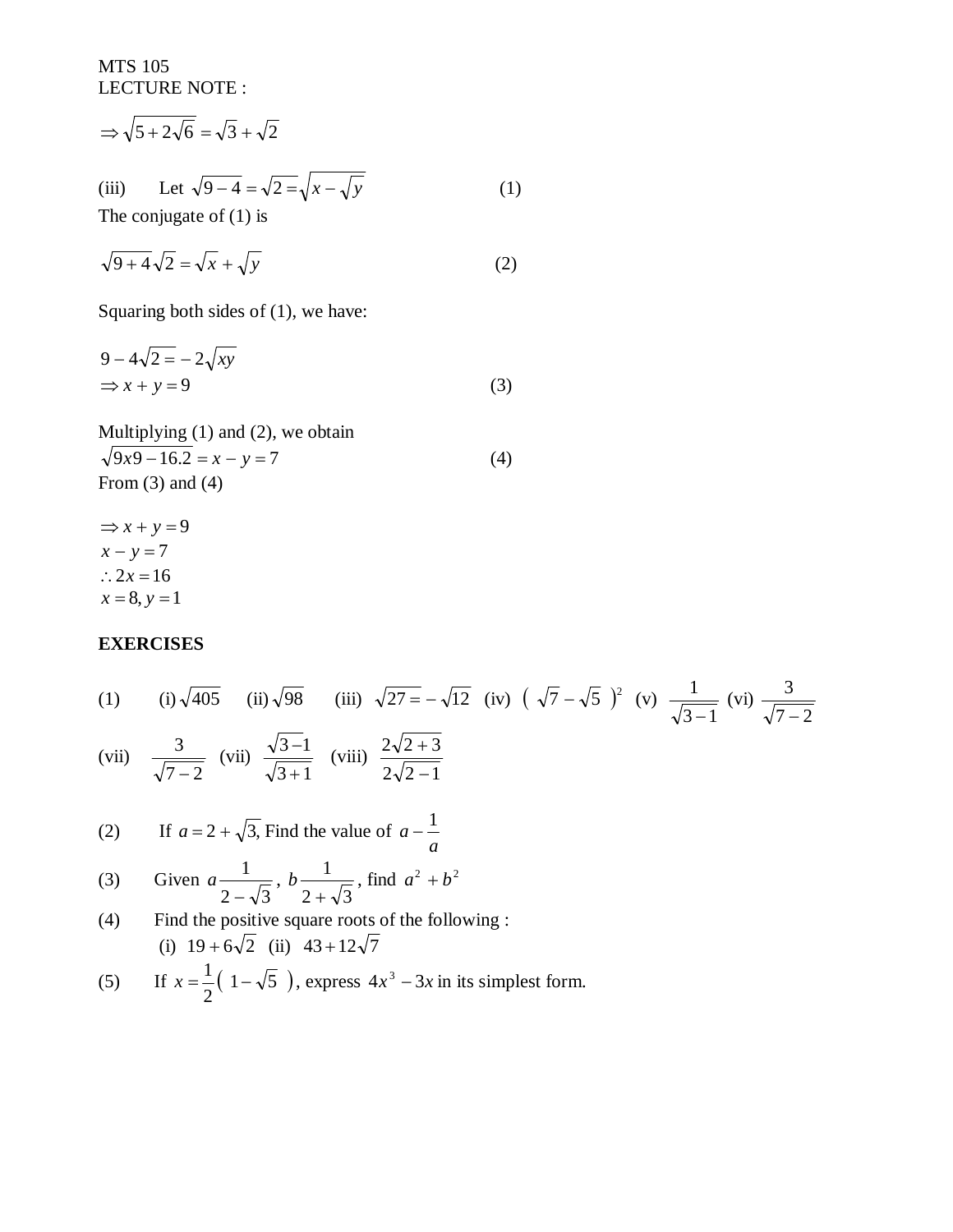#### **INDICES**

**Definition 1:** The product of a number with itself called the second power of the number, while the number, while its triple product is called third power of the number and its *m*factors product is called *mth* power of the number e.g.  $axa = a^2$ ,  $axaxa = a^3$ ,  $axax...$ *xm* =  $a^m$ 

**Definition 2:** The number which expresses the power is called the index or the exponent of the power of a number e.g

The index of  $a^2 = 2$ The index of  $a^3 = 3$ The index of  $a^m = m$ 

## **RULES OR LAWS OF INDICES**

**Given two positive integers**  $m, n$  such that  $m < n$ .

(1) 
$$
a^{m}xa^{n} = a^{m+n}
$$
  
Since  $a^{m}xa^{n} = (axax...xm)x(axax...xn)$   

$$
[axax...x(m+n)] = a^{m+n}
$$
  
(2)  

$$
= axaxax...(m-n)
$$
  

$$
= a^{m-n}
$$

## **LOGARITHMIC EQUATIONS**

Example 1: Solve the equations

(i) 
$$
3x^2 = 9^{x+4}
$$
  
\n $\Rightarrow 3x^2 = (3^2)^{x+4}$   
\n $3x^2 = 3^{2(x+4)}$   
\n $\Rightarrow x^2 = 2(x+4)$   
\n $\Rightarrow x^2 = 2n - 8 = 0$   
\n $(x-4)(x+2) = 0$   
\n $x - 4$  or  $x = 2$ 

Example 2: Solve the equations

(ii)  $3^{3x+1} = 5^{x+1}$  Taking the log; of both sides  $(2^{3x+1})\log_{10} 5^{x+1}$ 10  $\Rightarrow$  log  $_{10}$  (2<sup>3x+1</sup> )log  $_{10}$  5<sup>x+</sup>  $\Rightarrow$  3x + 1*Log*<sub>10</sub> 2 = x + 1*Log*<sub>10</sub> 5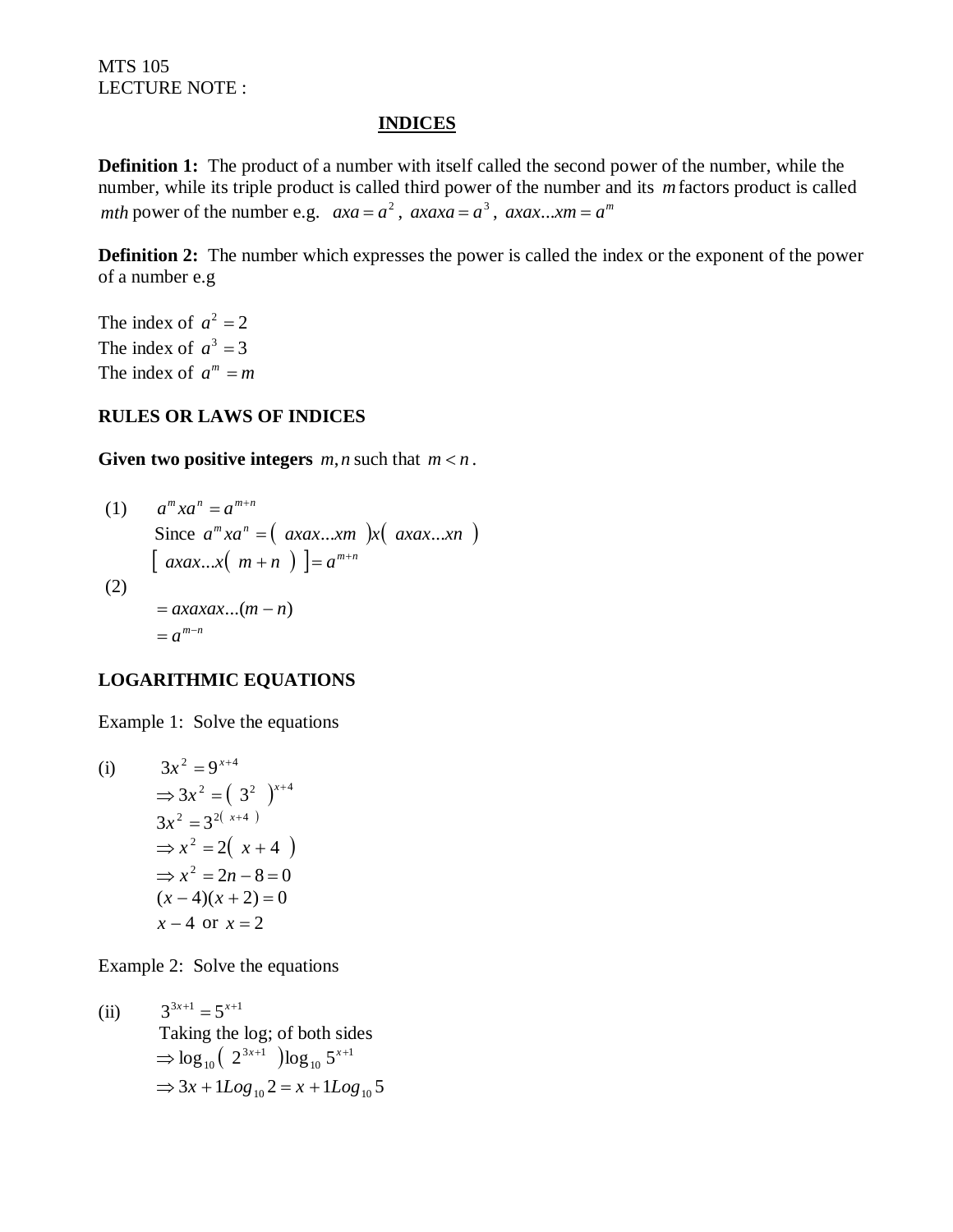$$
\Rightarrow (3Log_{10} - Log_{10}5) x = Log 5 - Log_{10}2
$$
  
\n
$$
\Rightarrow (3Log_{10}8 - Log_{10}5) x = Log 5 - Log_{10}2
$$
  
\n
$$
\Rightarrow (Log_{10}8 - Log_{10}5) x = Log 5 - Log_{10}2
$$
  
\n
$$
\Rightarrow x = \frac{Log_{10}5 - Log_{10}2}{Log_{10}8 - Log_{10}5} = \frac{Log_{10}5}{Log_{10}8} - Log_{10}2
$$

$$
\Rightarrow x = \frac{0.3979}{0.2041} = 1.95
$$

(3) 
$$
(am)n = amn
$$

$$
(am)n = am x am x... x n
$$

$$
(axax...xm)x(axax...xm)...n \text{ times.}
$$

$$
axax...xmn = amn
$$

$$
(4) \left(a - \frac{1}{n}\right)^{v} = a
$$
\n
$$
\left(a - \frac{1}{n}\right)a - xa - xa, \quad n
$$
\n
$$
a - \frac{1}{n} + \frac{1}{n} + \frac{1}{n} + \dots a
$$
\nSimilarly,  $a - \frac{1}{n} = n\sqrt{a}$ \n
$$
\left(a - \frac{m}{n}\right)^{n} = a^{m}
$$
\n
$$
a - \frac{m}{n} = n\sqrt{a^{m}} = \left(n\sqrt{a^{m}} - \left(n\sqrt{a}\right)^{m}\right)
$$

(5)  $a^0 = 1$ , If  $m = n$ 

$$
a^{-n} = \frac{1}{a^n}
$$

Examples: Evaluate (i)  $(81)^4$ 3  $(81)^4$  (ii)  $(16)^4$ 5 (16)  $\overline{\phantom{0}}$ 

Solution

(i) 
$$
(81)^{\frac{3}{4}}
$$
 =  $(81^3 = 4\sqrt{531441 = (3^4)^{\frac{3}{4}}} = 3^3 = 27$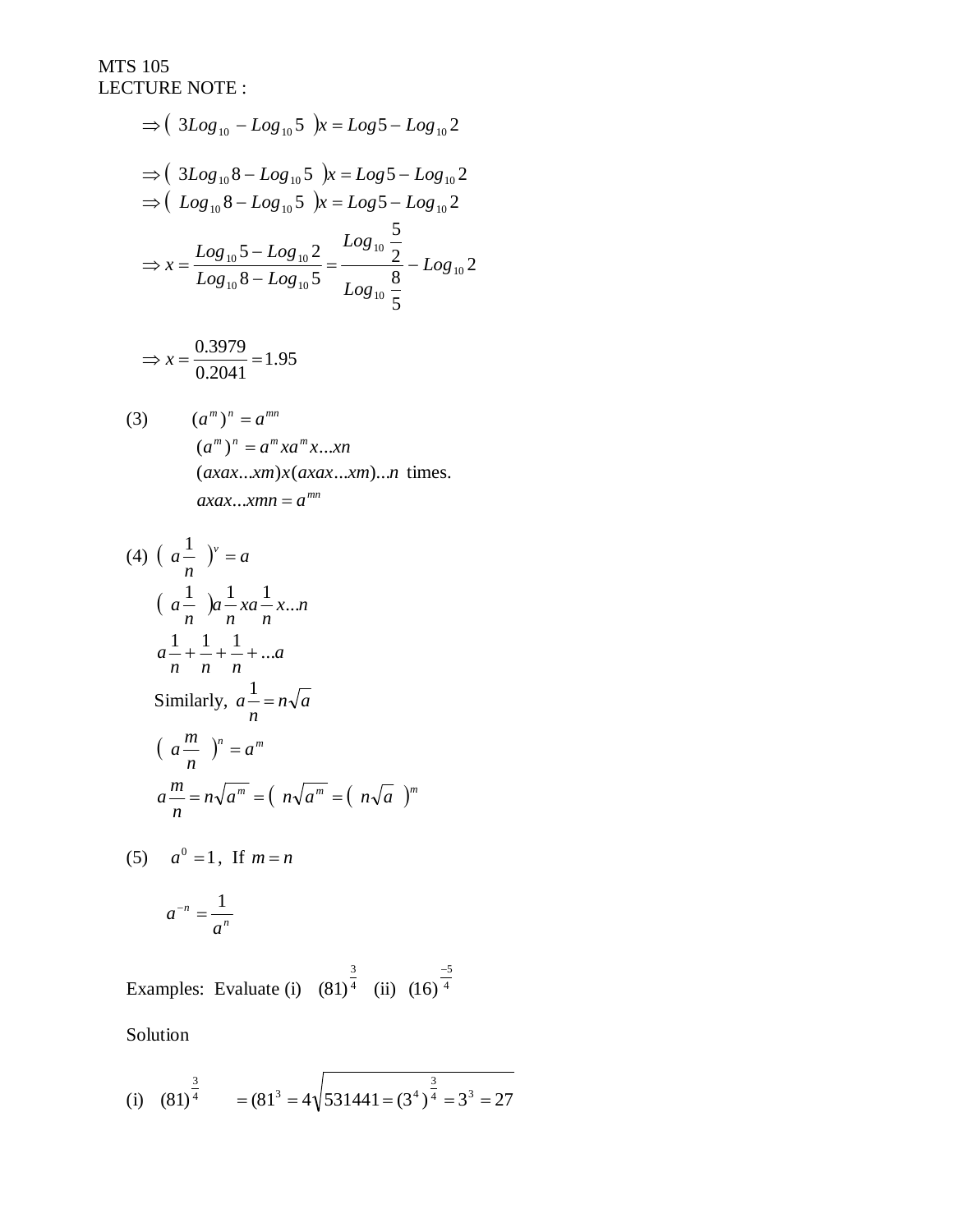(ii) 
$$
(16)^{\frac{-5}{4}} = \frac{1}{(2^4)\frac{5}{4}} = \frac{1}{2} = \frac{1}{32}
$$

Exercises

(1) Show that 
$$
\sqrt{x} - \sqrt{a} = \frac{x - a}{\sqrt{x} + \sqrt{a}}
$$

(2) Evaluate (Godman).

## **LOGARITHMS**

Definition: The logarithm of a tve no *N* to the base *a* is defined as the power of a which is equal to *N* , such that if

$$
a^x = N
$$
  

$$
x = Log_a N
$$

Since  $a^1 = a\delta a^0 = 1$ 

 $\Rightarrow$  *Log<sub>a</sub>* $a = 1$  and *Log<sub>a</sub>* $1 = 0$ 

#### **LAWS OF LOGARITHMS**

(1) 
$$
\log_a (AB) = Log_a A + Log_a B
$$
  
\n(2)  $\log_a \frac{A}{B} = Log_a A - Log_a B$   
\n(3)  $\log_a (A^B) = BLog_a A$ 

Example: Evaluate: (i)  $Log_3 9$ (ii)  $Log_4 63$ (iii)  $3^3 9 \Rightarrow Log_3 9 = 2$  $(iv)$  4<sup>3</sup> = 64,  $\Rightarrow$   $Log_4$  64 = 3

Example: Use the table to evaluate:

(i) 
$$
Log_3 16 = \frac{Log_{10}16}{Log_{10}3} = \frac{1.2041}{0.4771} = 2.524
$$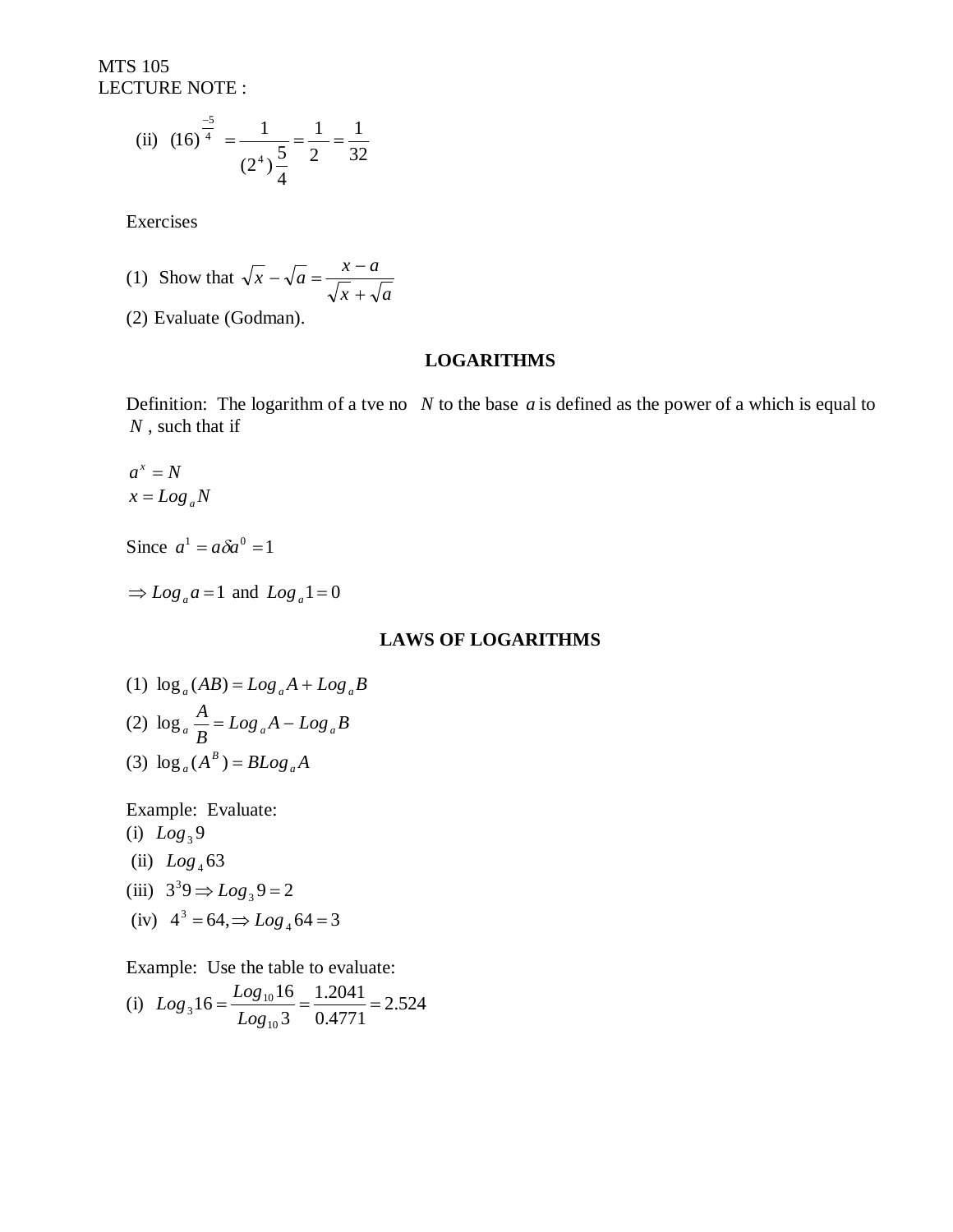> Since from the transformation rule  $Log_{9}N = Log_{10}bLog_{6}N$ If  $y = Log_b N$ ,  $N = b^y$  $\Rightarrow$   $Log_a N = Log(b^y) = y = b^y$  $Log_a N = Log_a b Log_b N$

If we put 
$$
N = a
$$
 in (\*)  
\n
$$
\Rightarrow Log_a a = Log_a b Log_b a = 1
$$
\n
$$
\Rightarrow Log_a b = \frac{1}{Log_a b}
$$
 (\*)

Another form of (\*) is *Log a*  $Log_a N = \frac{Log_b N}{I}$ *b*  $_{a}N=\frac{Lv_{\delta b}}{L}$ 

Example: Show that:

$$
Log_a(x^2 - x^2) = 2 + Log_a(1 - \frac{x^2}{a^2})
$$

Solution:

$$
Log_a(a^2 - x^2) = Log_a[a^2 + (1 - \frac{x^2}{a^2})]
$$
  
=  $Log_a a^2 + Log_a (1 - \frac{x^2}{a^2})$ ]  
=  $2 + Log_a (1 - \frac{x^2}{a^2})$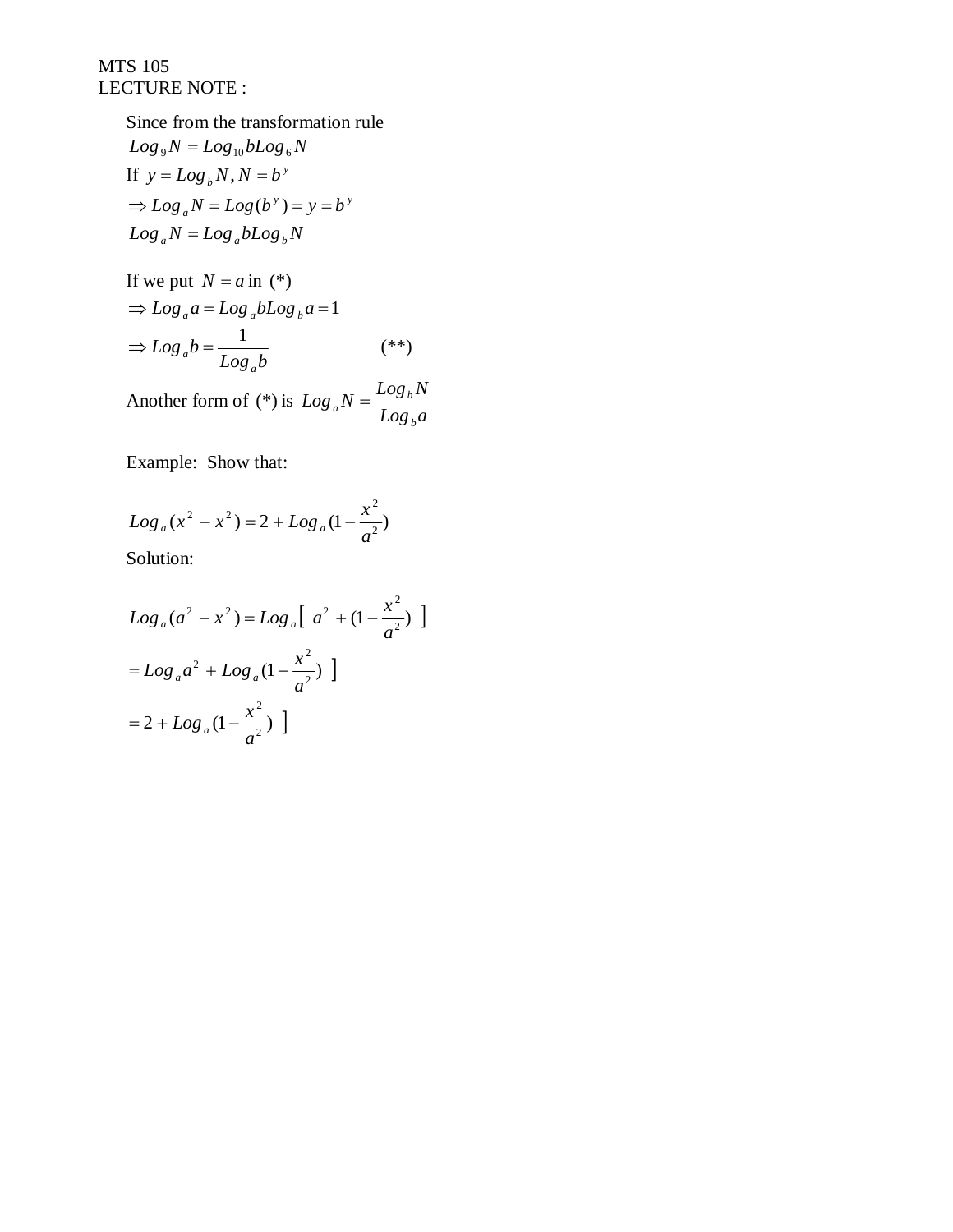## **SET THEORY**

**Definition:** A set is a collection of objects or things that is well defined.

Here are some examples of sets:

- 1. A collection of students in form one
- 2. Letters of the alphabet
- 3. The numbers 2, 3, 5, 7, and 11
- 4. A collection of all positive numbers
- 5. The content of a lady's purse

The concept of set is very important because set is now used as the official mathematical language. A good knowledge of the concept of set is, therefore, necessary if mathematics is to be meaningful to its users.

## **Notation**

A set is usually denoted by capital letters; while the objects comprising the set are written with small letters. These objects are called members or elements of a set.

For example set *A* has members *a*,*b*,*c*, *d*.

## Convention

The listing of a set *A* as *a*,*b*,*c*, *d*, as seen above is not an acceptable mathematical specification of a set. The correct representation of a set that is listed is to write the elements, separated by commas and enclosed between braces or curly brackets.

e.g., set  $A = \{a, b, c, d\}$ .

The statement *b* is an element or member of set *A* or *b* belongs to *a'* is written in the manner  $b \in A$ . The contrary statement that b does not belong to A is written as:  $b \notin A$ .

There are two ways of specifying a set. One way is by listing the elements in the set, such as:

 $A = \{a,b,c,d.\}$ .

A second way of specifying a set is by stating the rule or property which characterizes the set.

For example,  $B = \{ x/2 < x < 5$ .  $\}$  or  $B = \{ x/2 < x < 5$ .  $\}$ . Notice, the stroke/or colon: can be used interchangeably, with each as 'such that'. The representation,  $B = \{ x/2 < x < 5$ .  $\}$  is read as follows: *B* is a set consider of elements *x*, such that 2 is less than *x* and *x* is less than 5.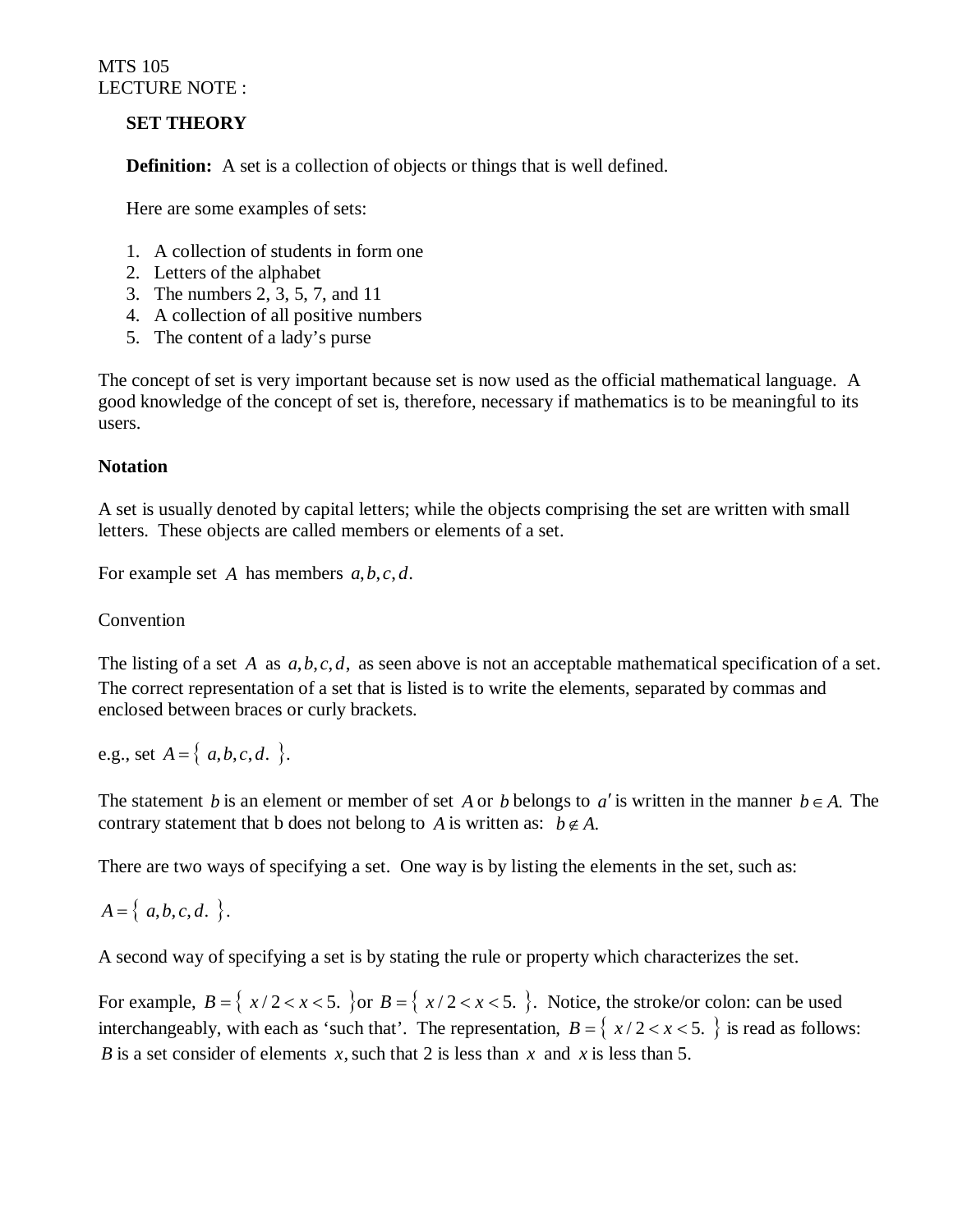If a set is specified by listing its elements, we call it the tabular form of a set; and if it is specified by stating its property, such as  $C = \{ x / x \text{ is odd } \}$ , then it is called the set builder form.

## **Finite and Infinite Sets**

**A finite set is one whose members are countable:** for example, the set of students in Form 1. Other examples are:

- (i) the contents of a lady's hand-bag;
- (ii) whole numbers lying between 1 and 10;
- (iii) members of a football team.

The finite set is itself in exhaustive; readers can give other examples of a finite set.

An infinite set is one whose elements are uncountable, as they are infinitely numerous. Here are a few examples of the infinite sets;

(i) Real numbers. (ii) Rational numbers (iii)Positive even numbers (iv)Complex numbers

The main distinction between a finite set and that a finite set has a definite beginning and a definite end, while the infinite set may have a beginning and no end or vice versa or may not have both beginning and end.

For example, we specify the set of positive even numbers, as follows:

$$
P = \{ 2, 4, 6, \dots \} \text{ or}
$$
  

$$
P = \{ x : x > 2, x \text{ is even } \}
$$

The set of real whole numbers which end with the number 3 is written as follows:

## **SUBSETS**

**Suppose**  $P = \{a,b,c,d,e,f\}$  and  $Q = \{c,d,e.\}$ , then we say *Q* is contained in *P*, and we use symbol ' $\subset$ ' to denote the statement 'is contained in', or 'is subset of'. Thus  $Q \subset P$ , is ready as '*Q* is contained in *P*'. More aptly put, *Q* is contained in *P* if there is an *x*, such that  $x \in Q$  implies  $x \in Q$ . The statement Q is contained in P can be put in reverse order as 'P contains Q' and we write  $P \supset Q$ . However, this form is not very popular. If *Q* is not a subset of set  $R = \{3, 4, a\}$ , then we write  $Q \subset R$ . It should be noted that unless every member or *Q* is also a member of *P* , then can we say *Q* is subset of *P*.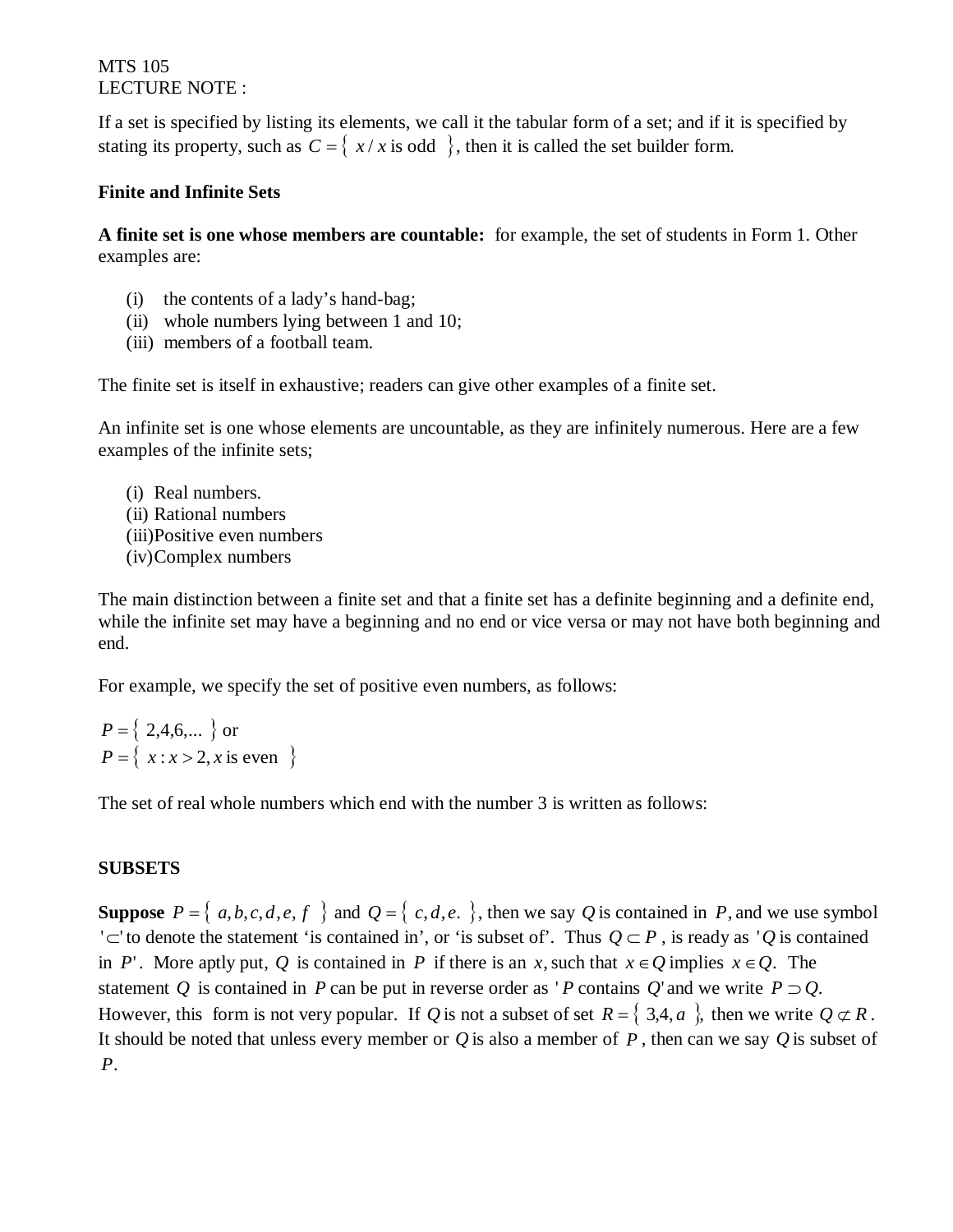## **EQUITY OF SETS**

**Two sets of** *X* and *Y* are equal if and only if  $X \subset Y$  and  $Y \subset X$ . Suppose  $X = \{1,2,3\}$  and  $Y = \{3,1,2\}$  and  $X = Y$ . Note that the rearrangement of the elements if a set does not alter the set.

## **TYPES OF SETS**

### **Null or Empty Sets**

Null means void, therefore, a null set is an empty set, or a set that has no members. The null set is denoted by the symbol  $\{\}$ . Note that  $\{0\}$  cannot be classified as a null set, because it has an element, zero.

#### **Singleton**

Any set which has only one member is called a singleton. e.g.,  $\left( a \right)$  is a singleton.

## **The Universal Set**

Set is a subset of a larger set is called the universal set or empty, the **Universe of Discourse.**

Thus, in any given context, the total collection of elements under discussion is called the Universal set.

The symbol  $U$  or  $E$  is often used to denote a universal set. For example, if we toss a die, once, we expect to have either 1,2,3,4,5, or 6, as an end result. If there are no other expected results different from this numbers, then we say, for this particular experiment, the universal set is  $\{1,2,3,4,5,6\}$ . Thus a universal set is the total population under discussion.

#### **Proper Subsets**

If *P* is a subset of *Q* and if there is at least one member of *Q* which is not a member of *P* , then *P* is a proper subset of *Q* and we write  $P \subset Q$ .

Consider the set  $A = \{1,2,3, \}$ . The following sets  $\{1,2,3, \}$ ,  $\{1,2, \}$ ,  $\{1,3, \}$ ,  $\{2,3, \}$ ,  $\{1, \}$ ,  $\{2, 3, \}$ ,  $\{3, \}$ ,  $\{3, \}$ ,  $\{4, \}$  are subsets of *A*. The set  $\{1,2,3\}$  is not a proper subset of *A*; whereas all others including  $\{\}$  are proper subsets of *A*. Thus  $\{1,2,3\} \not\subset$  $\{ 1,2,3 \}$ , but  $\{ 1,2,3 \}$ ,  $\{ 1,2,3 \}$   $\subseteq$   $\{ 1,2,3 \}$ .

#### **Power Set**

The collection of all the subsets of any set *S* is called the power set of *S* . If a set has *n* members, where *n* is finite, then the total number of subsets of *S* is  $2^n$ . Occasionally we denote the power set *S* by  $2^s$ .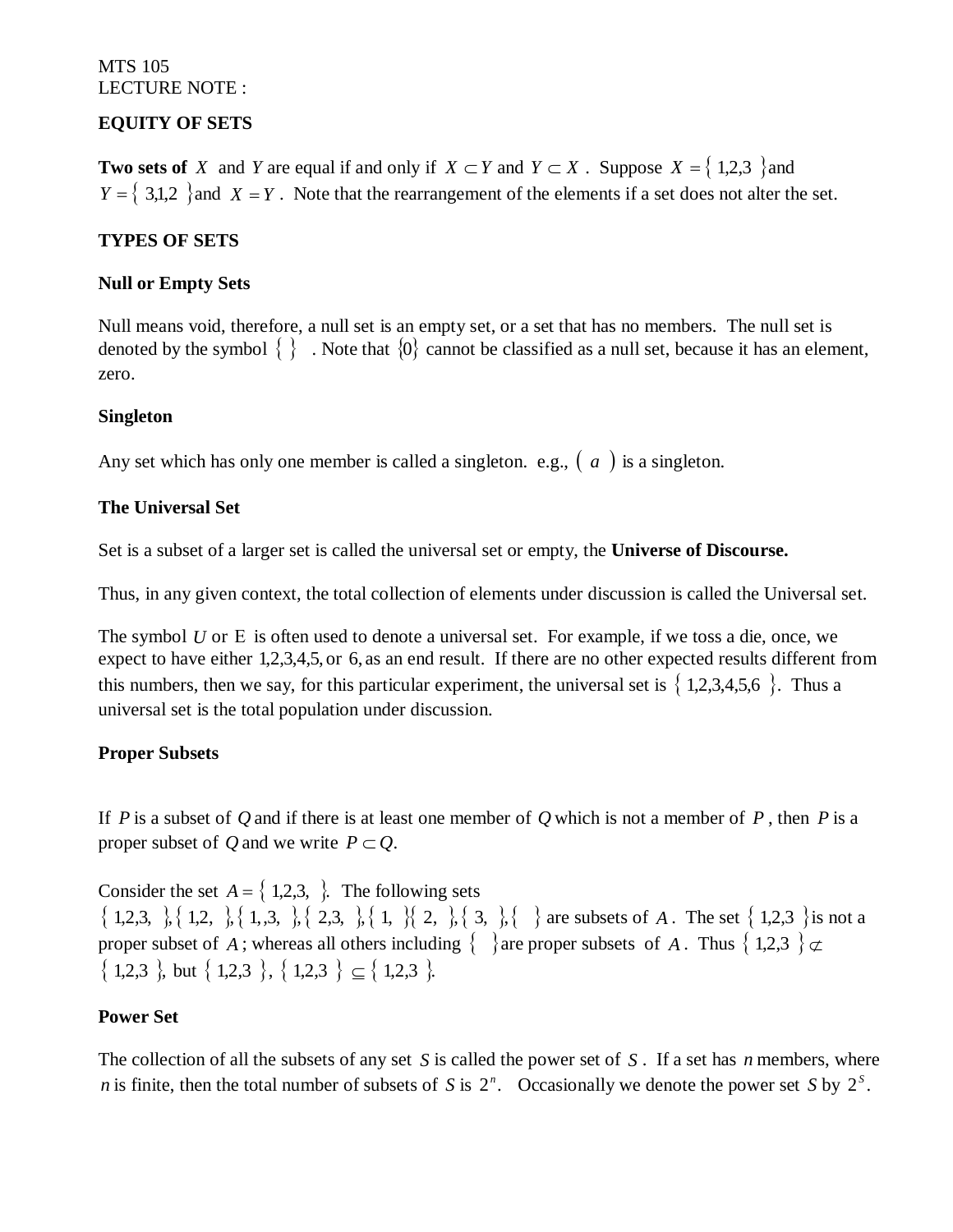For example: Let  $A = \{a,b,c\}$ . The subsets of *A* are  $\{a,b,c\}$ ,  $\{a,b\}$ ,  $\{a,c\}$ ,  $\{b,c\}$ ,  $\{a\}$ ,  $\{b\}$ ,  $\{c\}$  and  $\{\}$ . The power set of *A* written  $p(A) = 2^3$  subsets; as seen above. **Example:** Find the power set  $2<sup>S</sup>$  of the sets

(a)  $S = \{3,4\}$ (b)  $S = \{ a, \{ ,1,2 \} \}$ 

## **Solution:**

(a)  $S = \{ 3,4 \}, \{ 3 \}, \{ 4 \}, \{ 6 \}$ (b)  $2^P = \{ a, \{ 1,2 \} \}, \{ a, \{ 1,2 \} \}$ 

In this example, (b) contains only two elements *a* and  $\{1,2\}$ 

# **Venn – Euler Diagrams**

The theory of set can be better understood if we make use of the Venn-Euler diagrams. The Venn-euler diagram is an instructive illustration which depicts relationship between sets.

Suppose  $X \subset Y$  and  $X \not\subset Y$ , we can represent this statement in a Venn-Euler diagram as follows:

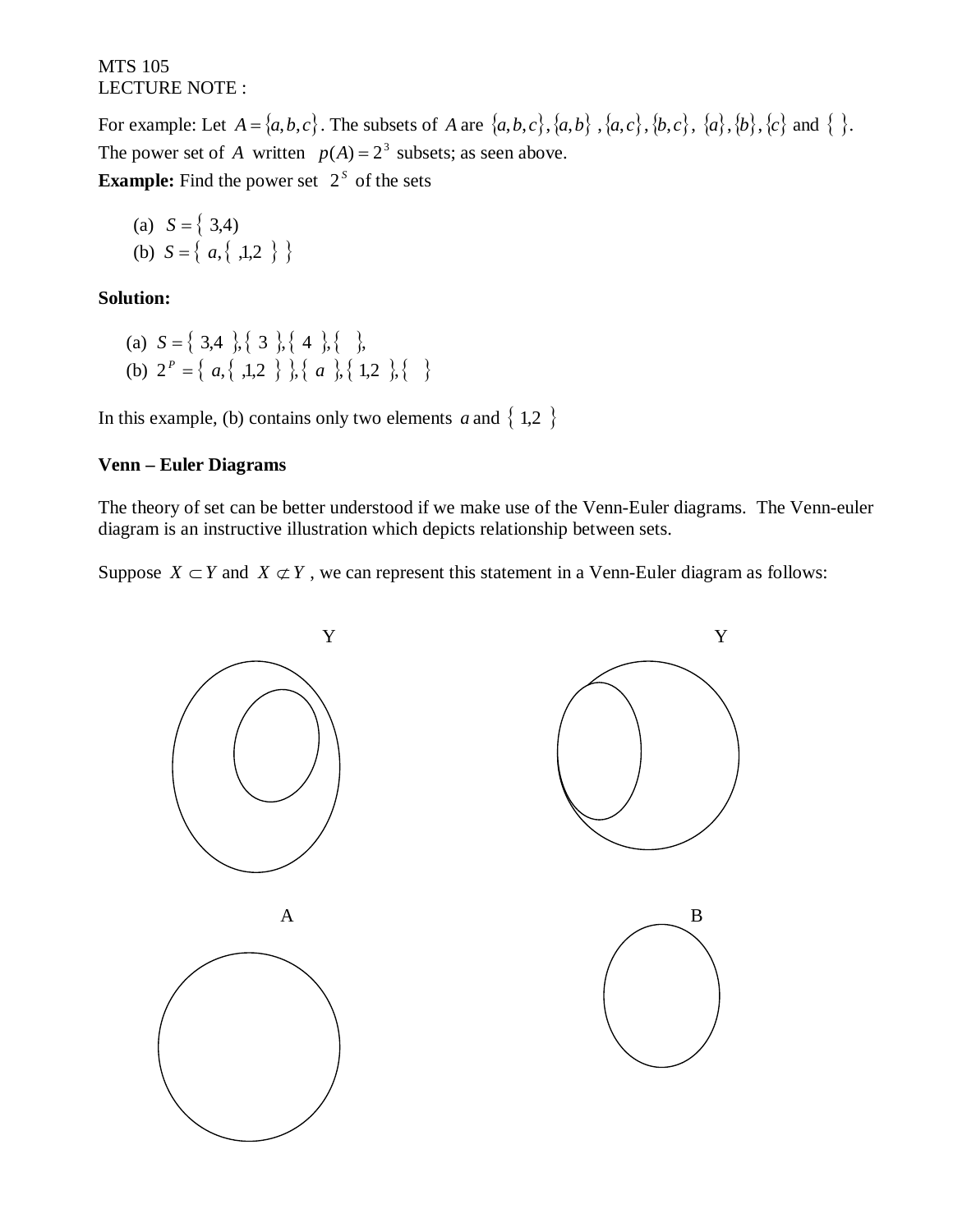## **Set Operations**

In set, we use the symbols  $\cup$  read 'unions and  $\cap$  read 'intersection' as operations. These operations are similar but not exactly the same as the operations in arithmetic. At the end of this chapter, a reader of this topic should be able to identity areas of analogy between the operation in arithmetic and those of a set.

## **Union of Sets**

## **Definition**

The union of sets *A* and *B* is the set of all elements which belongs to *A* or*B* or to both *A* and *B* . This is usually written as  $A \cup B$ , and read 'A union B'.

In set language, we define  $A \cup B$  as:  $A \cup B = \{ x : x \in A \text{ or } \in B \}$ .

The shaded portions in the Venn-Euler diagram in  $A \cup B$ 



## **The Intersection of Sets**

**The intersection of sets** *AandB* is the set of elements which belong to both *AandB* . Simply, ' *A* intersection *B*' written  $A \cap B$  consists of elements which are common to both *AandB*.

The Venn-Euler diagram which represent  $A \cap B$  is shaded portion.



In set language

 $A \cap B = \{ x : x \in A$  and  $x \in B$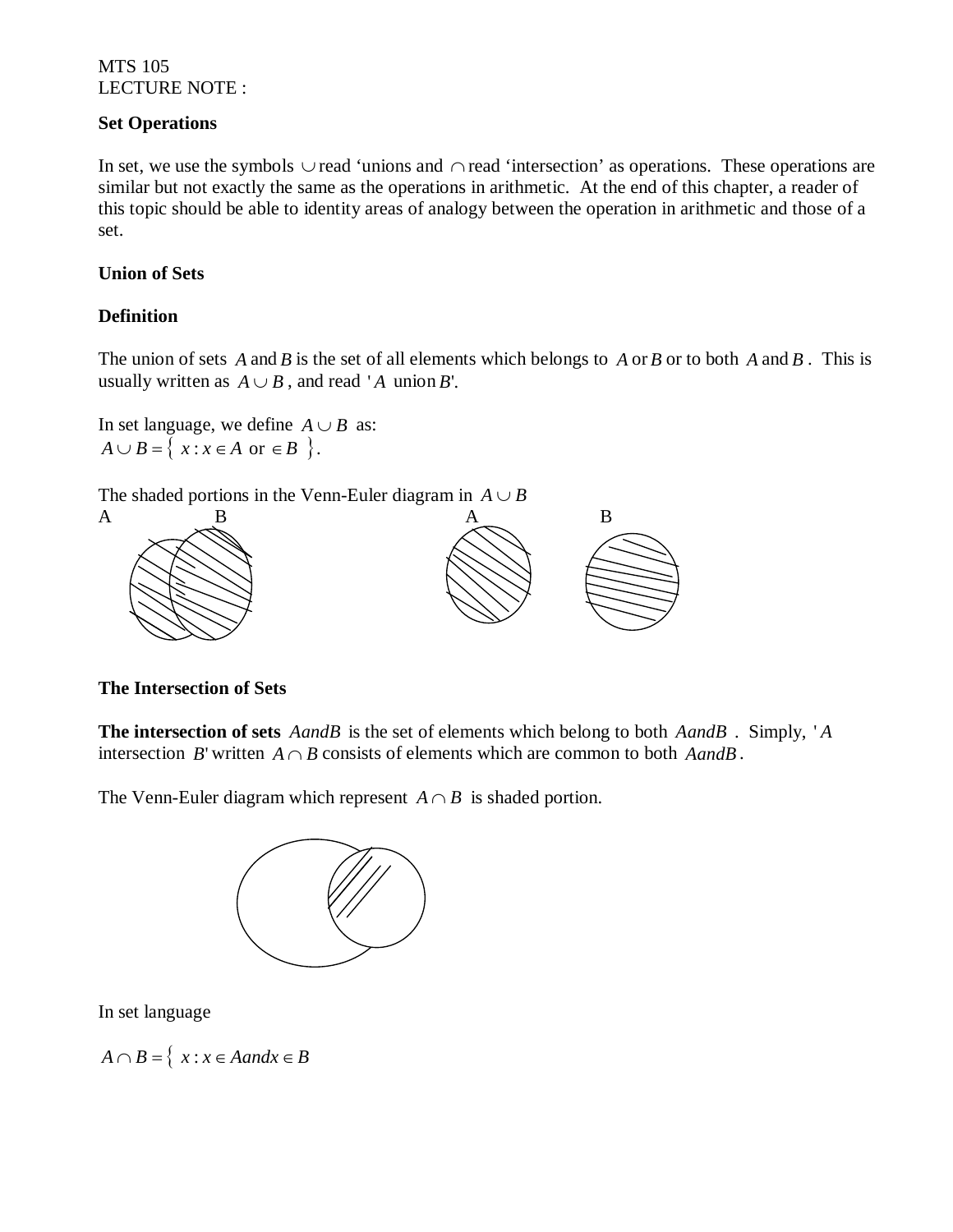## **Complement of Sets**

The complement of a set *x* is the set of elements which do not belong to *x*, but belong to the universal set. The complement of a set *x* is usually represented by *x*' or  $x^c$ .

The complement of  $x'$  or  $x^c$ .

The complement of *x* is represented in the Venn-Euler diagram



In set language,  $A^c = x : x \in U, x \notin A$ 

#### **The Algebra of Sets**

The operations of union  $\cup$  are loosely analogous to those of addition and multiplication in number algebra. By this token we can apply the laws of algebra conveniently to sets without loss of generality.

#### **The Closure property**

**If** *X* and *Y* are sets which are subsets of the universal set *U* then the following hold:

 $X \cup Y \subset U$  and  $X \cap Y \subset U$ .

The analogy in number algebra; using those operations of  $x$  and  $x$  are  $2 + 3 = 5 \in R$  and  $2x3 = 6 \in R$ ; where *R* is the real number system. If the addition or multiplication of 2 and 3 gives some number that cannot be found in the real number system  $R$ , we say the operation of  $+$  or  $x$  is not closed.

Similarly in set theory, the operations of union and intersection are closed.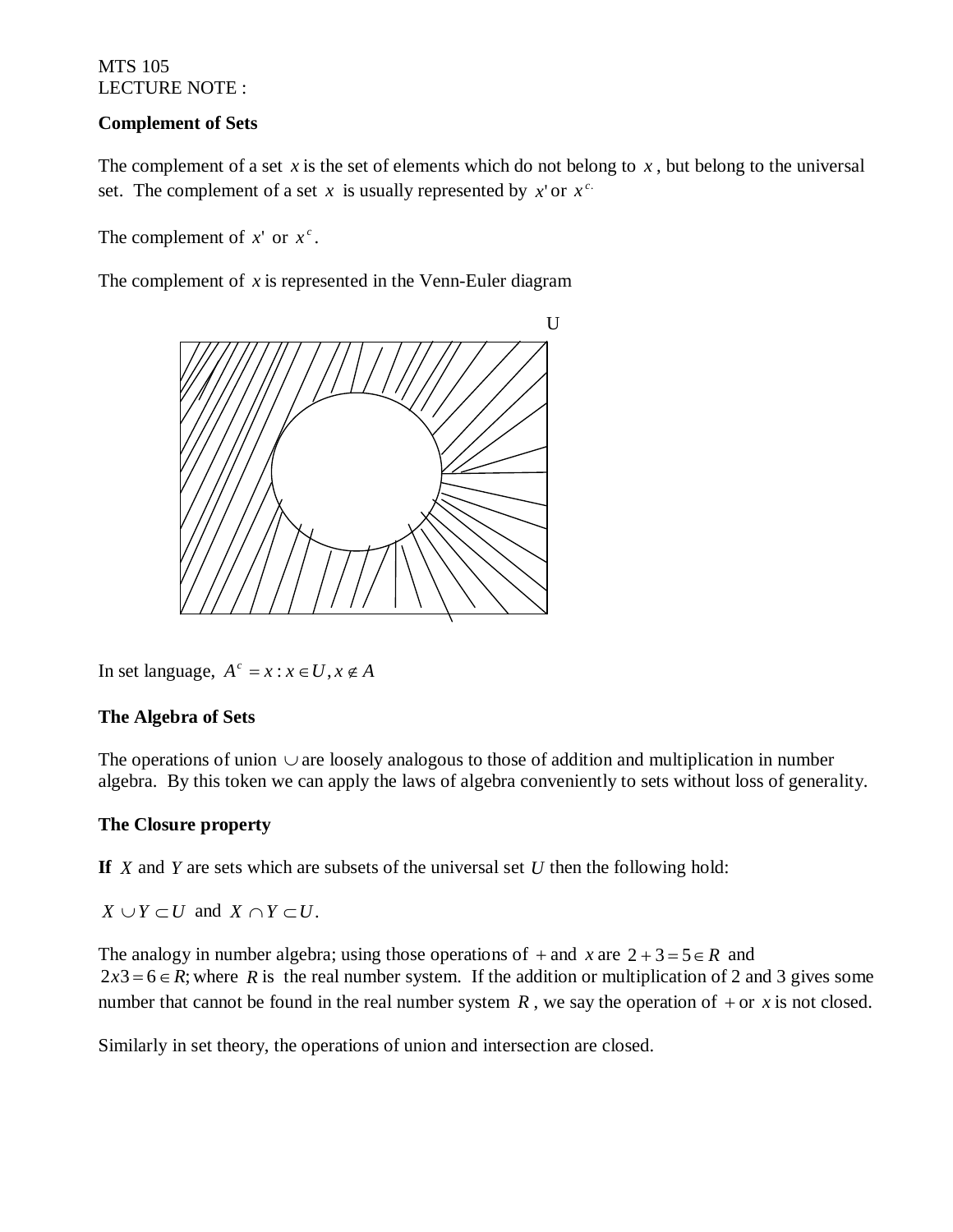## **The Commutative Law**

 $X \cup Y = Y \cup U$  *X*  $\cap Y = Y \cap X$ . Parallel examples in arithmetic are  $2 + 3 = 3 + 2$  and  $2X3 = 3X2$ .

Thus any two sets are commutative with respect to  $\cup$  and  $\cap$ .

## **The Associative Law**

 $X \cup (Y \cup Z) = (X \cup Y)UZ$  and  $X \cap (Y \cap Z) = (X \cup Y) \cap Z$ 

Again, sets obey the associative law.

# **The Identity**

In every day arithmetic,  $0 + 1 = 1 + 0 = 1$  and  $3X1 = 1X3 = 3$ , are two correct solutions. The zero, in the first case is called the additive identity; while 1 in the second case is called the multiplicative identity.

By a similar analogy, every set has quantities  $\{\}\$  and *U* with the property that:

(i)  $X \cup \{\}\} = \{\}\cup X = X$ (ii)  $X \cap U = U \cap X = X$ 

Thus,  $\{\}\$ is the identify with respect to union  $\cup$  and *U* is the identity with respect to intersection  $\cap$ .

## **Inverse**

In the set of real number *R*,

 $a + (-a) = (-a) + a = 0$  and  $aXa^1 = a^1Xa = 1$ . This a number *x* operated on its inverse gives identity. i.e.,  $x$  Inverse = identity.

Similarly in set theory, every set has an inverse with respect to the operations of  $\cup$  and  $\cap$ 

(i) 
$$
X \cup X' = X'U = U
$$
 and  
\n $X \cup U = U \cup X = U$   
\n(iii)  $X \cap X' = X' \cap X = \{\}$  and  
\n $X \cap \{\}$   $\} = \{\}$   $\{X'X = \{\}$